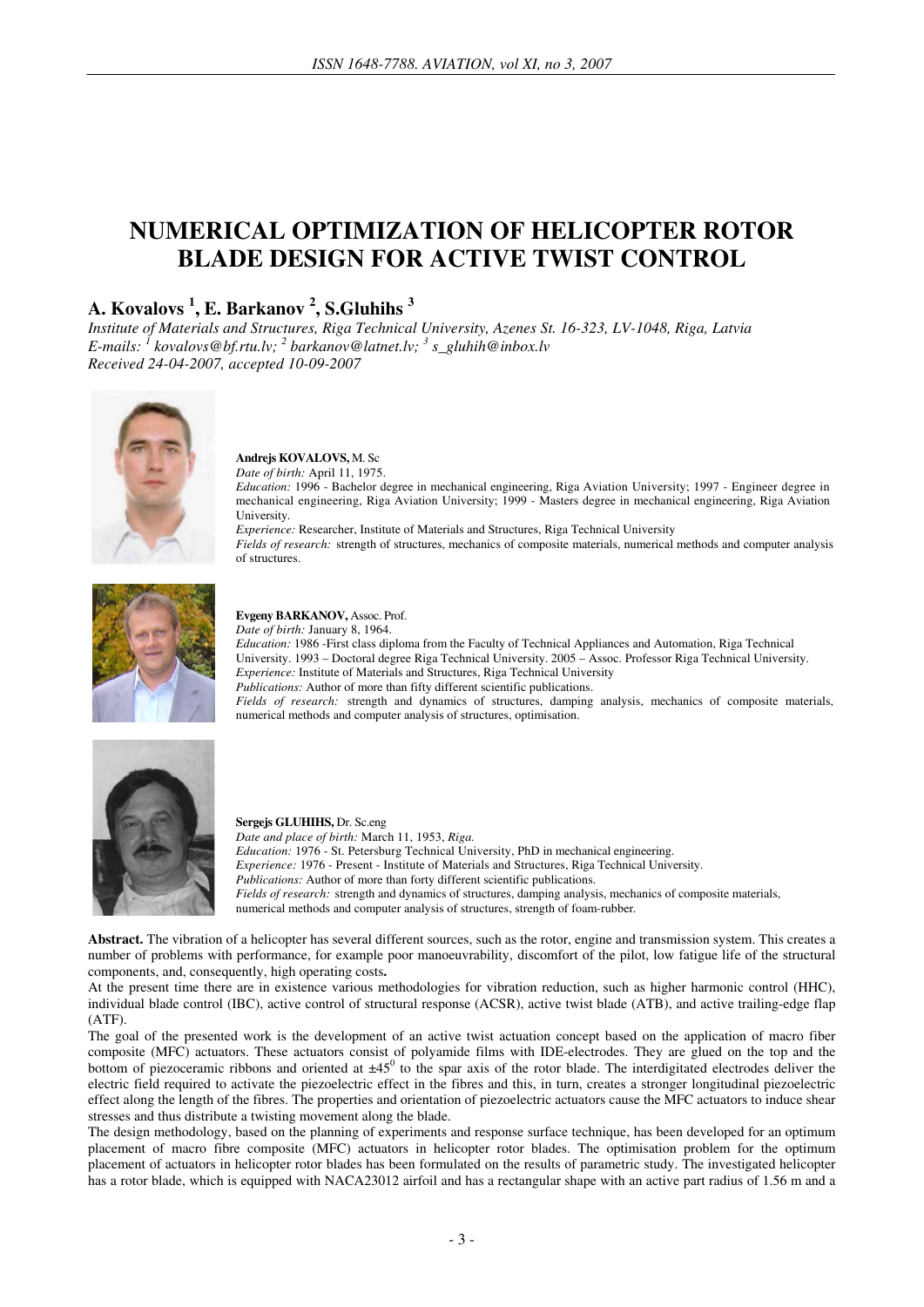chord length of 0.121 m. The blade also consists of D-spar. This is made of unidirectional fibreglass, reinforced plastic (UD GFRP), a skin made of ±45<sup>0</sup> GFRP, a foam core, balancing weight and MFC actuators placed on the top and bottom of the skin. The 3D finite element model of the rotor blade has been built by ANSYS. The rotor blade skins are modelled with linear layered structural shell elements (SHELL99), balancing weights and foam with 3D 20-node structural solid elements (SOLID186). The spar is modelled with shell and solid elements.

The optimisation results have been obtained for design solutions, connected with an application of active materials, and checked by the finite element calculations.

**Keywords:** active twist, macro fibre composite (MFC), helicopter rotor blade, optimization.

#### **Introduction**

The vibration of a helicopter has several different sources, such as the rotor, engine and transmission system. This creates a number of problems with performance, for example poor manoeuvrability, discomfort of the pilot, low fatigue life of the structural components, and, consequently, high operating costs.

Traditional helicopter vibration control methods are based on the application of higher harmonic control (HHC) and individual blade control (IBC). However, because of the recent development of smart materials, a new active control technique has begun to be implemented for the control of rotor blade vibration, noise reduction and enhanced performance.

Recently, several active control approaches have been investigated. These have used smart material actuation to achieve individual blade control without the need for complex mechanisms in the rotating frame. The application of such materials for control has resulted in the production of two innovative designs: the trailing edge flap rotor and active twist rotor.

Chen and Chopra did early studies on the concept of an active twist rotor in 1996 [5, 4]. According to their designs, the rotor blade incorporated discrete dual-layer monolithic piezopatch elements embedded at  $+45^0$  under the upper skin and  $-45^{\circ}$  under the lower skin of the rotor blade. Experiments were conducted on a two bladed, hinge less rotor with a 6-foot diameter and built to a 1/8 Freud scale. Different piezoceramic arrangements were analyzed along with different rotation speeds. The maximum tip twists at resonance frequencies were  $0.35^\circ$ and  $1.1^\circ$ .

Later, in 1998, Bernhard and I. Chopra developed an active, on blade vibration-reduction system, which used smart, active blade tips (SABT) and was driven by a piezo-induced, bending-torsion coupled actuator [3, 2]. The beam was designed specifically to fit within the rotor blade profile and was used essentially as a pure torsion actuator. The beam lay-up was selected so that if the inboard end was clamped, the outboard end resulted in a twist. This twist was measured by the deflection of the SABT. A Mach-scale active twist rotor was fabricated and tested using the SABT concept. The rotating twist amplitudes with SABT are similar to the tip twist amplitudes reported by P. Chen and I. Chopra [12, 10].

In 1998 a new approach to smart materials was adopted by J.P. Rodgers and N.W. Hagood [11, 13]. They attempted to develop an integral, twist-actuated rotor, which would allow for individual blade control. Active fiber composites (AFC) were integrated within a composite rotor blade to induce a twisting movement.

These were active plies oriented at  $45^\circ$  angles to the blade span in order to induce shear stresses and the distribution of a twisting movement along the blade. A CH-47D blade was designed to a 1/6 Mach-scale and was then fabricated and tested in hover at the MIT hover test facility. Good correlation was obtained between theory and the results of experiments.

The goal of the present work is the development of an active twist actuation concept based on the application of macro fiber composite (MFC) actuators [14, 12].

A macro fiber composite was developed at NASA Langley Research Center. The actuators consist of polyamide films with interdigited electrodes that are glued on the top and bottom of piezoceramic fibres (Fig 1, 2).



**Fig 1.** MFC actuator construction



**Fig 2.** MFC actuator

The interdigitated electrodes deliver the electric field required to activate the piezoelectric effect in the fibers. This then allows for the creation of stronger longitudinal piezoelectric effects along the length of the fibers.

In contrast with MFC, the circular cross-section PZT fibers of the AFC had very little contact area between the interdigitated electrodes and the fibers. This resulted in the transfer of the electric field into the PZT fibers inefficiently. The rectangular PZT fibers of the MFC improved the maximum contact area between the PZT fibers and the interdigitated electrodes and, as a result, increased the angle of twist [10].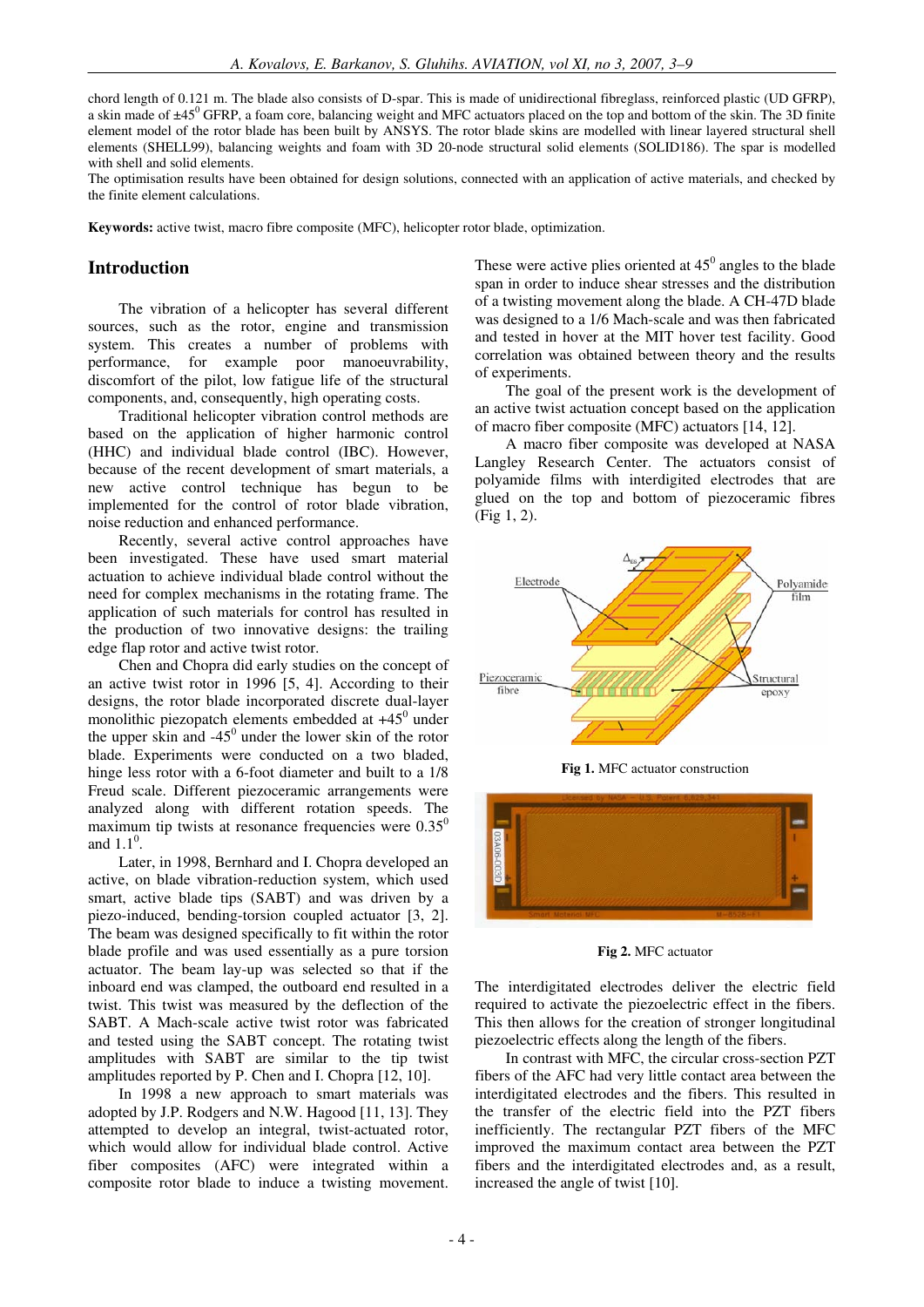The aim of the present study is to describe the methodology, based on the planning of experiments and response surface technique, for the optimal design of active rotor blades using MFC actuators. The reason for this is to obtain high piezoelectric actuation forces and displacements with the minimal actuator weight and energy applied. The structural static analysis with a thermal load is carried out to characterize an active twist of the helicopter rotor blade. Design solutions for an application of active materials are studied to estimate the effectiveness.

#### 1. Helicopter rotor blade

An investigated helicopter rotor blade is equipped with NACA23012 airfoil and has a rectangular shape with active part radius  $R = 1.56$  m and chord length  $c=0.121$  m (Fig 3).



Fig 3. Active part of rotor blade with MFC

This rotor blade consists of D-spar made of unidirectional GFRP (Fiberglass Reinforced Polymer), skin made of  $+45^0$ /-45<sup>0</sup> GFRP, a foam core, MFC actuators and balancing weight (Fig. 4). The thickness of the GFRP skin layer is 0.125 mm whilst the thickness of MFC layer is 0.3 mm. The material properties of the rotor blade components are as follows:

- GFRP:  $E_x = 11.981$  GPa,  $E_y = 11.981$  GPa,  $E_z = 45.166$ GPa,  $Gxz = 4.583$  GPa,  $Gyz = 4.583$  GPa,  $Gxy = 1.289$ GPa,  $v_{yz}$  = 0.238,  $v_{xz}$  = 0.238,  $v_{xy}$  = 0.325,  $\rho$  = 2008  $k\text{g/m}^3$
- Foam (Rohacell 51 FX):  $E = 0.035$  GPa,  $G = 0.014$ GPa,  $v = 0.25$ ,  $\rho = 52$  kg/m<sup>3</sup>
- Lead:  $E = 13.790$  GPa,  $G = 2.000$  GPa,  $v = 0.44$ ,  $\rho =$ 11300 kg/m<sup>3</sup>
- MFC:  $E_x = 30.0 \text{ GPa}$ ,  $E_y = 15.5 \text{ GPa}$ ,  $E_z = 15.5 \text{ GPa}$ ,  $G_{xz}$ = 10.7 GPa,  $G_{yz}$  = 10.7 GPa,  $G_{xy}$  = 5.7 GPa,  $v_{yz}$  = 0.4,  $v_{xz} = 0.4$ ,  $v_{xy} = 0.35$ ,  $d_{33} = 4.18 \times 10^{-10}$  m/V,  $d_{32} = d_{31} = 1.98 \times 10^{-10}$  m/V,  $\rho = 4700$  kg/m<sup>3</sup>



Fig 4. Cross-section of the helicopter rotor blade

#### 2. Finite element analysis

The 3D finite element model of the rotor blade is produced by ANSYS (Fig 5). The rotor blade skin and spar "moustaches" are modelled with linear layered,

structural shell elements (SHELL99). The spar and foam, however, are produced using 3D 20 node structural solid elements (SOLID186). The clamped boundary conditions are applied from one end-side of the rotor blade.



Fig 5. Finite element model of the helicopter rotor blade without foam

The thermal analogy based on the analogy between the piezoelectric effect and thermoelastic effect. An applied electric field is modelled as a thermal load. The correspondence between piezoelectric strain and thermal strain is obtained by taking:

$$
\alpha_{ij} = \frac{d_{ij}}{\Delta_{ES}}
$$

where  $d_{ij}$  is the effective piezoelectric constant and  $\Delta_{ES}$  is the electrode spacing taken as  $\Delta_{ES} = 0.5$  mm.

Then, steady-state thermal analysis is carried out to determine a torsion angle of the rotor blade, static torsion analysis is employed to determine a location of the elastic axis and modal analysis is used to determine the first torsion eigenfrequency of the rotor blade (Fig 6).



Fig 6. Twist of the helicopter rotor blade

#### 3. Parametric study

Before the formulation of the optimisation problem, the parametric study has been carried out with the purpose to decrease a number of design parameters (Fig 7). By doing this the accuracy of the obtained optimal results will be increased. The findings of parametric study have been investigated in previous work [9].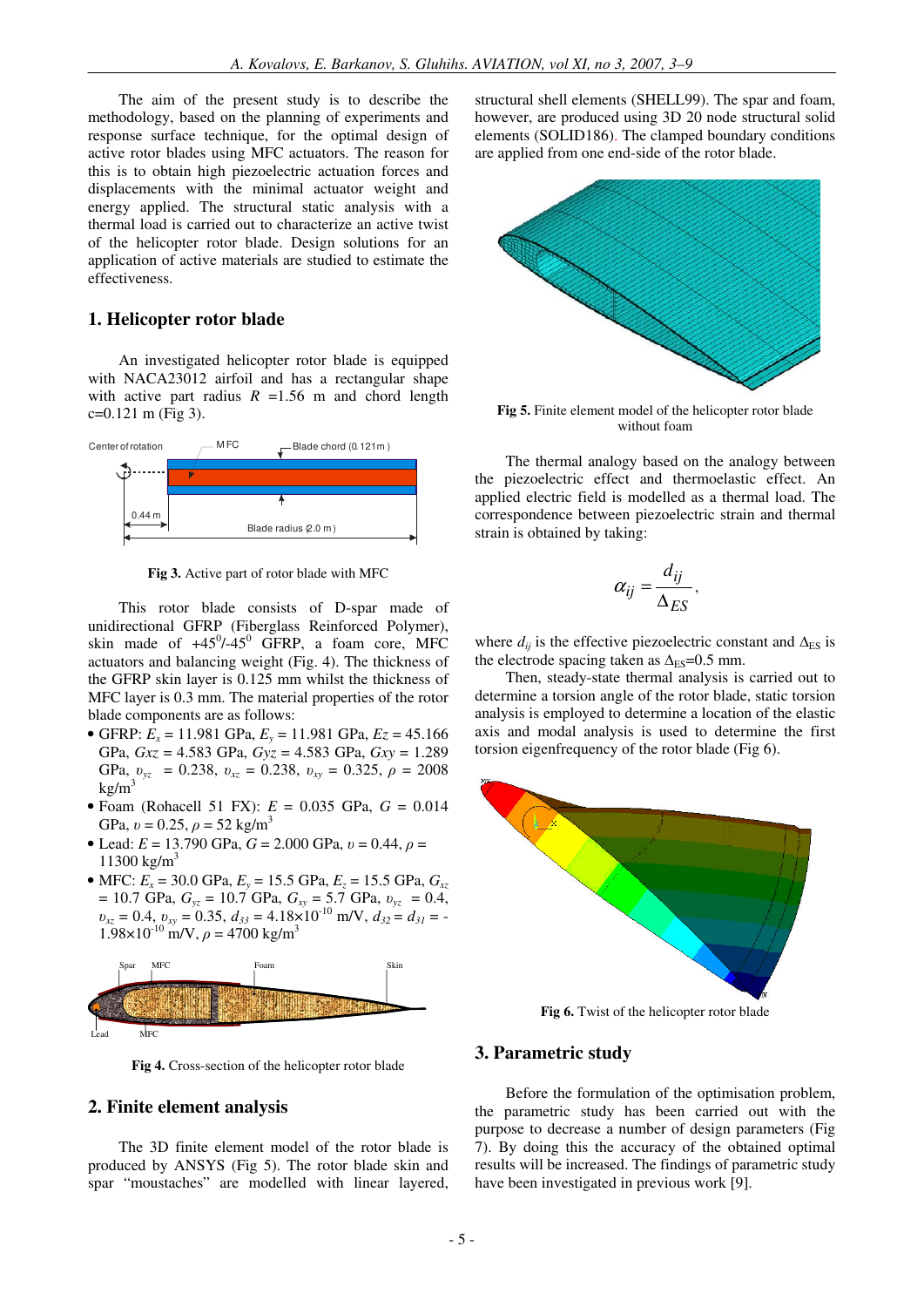

Fig 7. Design parameters of the helicopter rotor blade

The skin thickness is examined as a discrete value design parameter with the step  $\Delta t_{(+45/-45)} = 0.25$  mm.

The smallest influence has been shown by spar "moustaches" length, web length and web thickness. The influence on the torsional angle of the spar "moustaches" thickness and web thickness together is better than only the spar "moustaches" thickness. The voltage has influence on the strain. But this influence is less than permissible. For this reason, web thickness, web length, voltage and spar "moustaches" thickness have been excluded from the set of design parameters used in this optimisation.

#### 4. Optimal design

Due to the large dimensions of the numerical problem to be solved, the non-direct optimisation technique should be applied. Indeed, the application of direct minimisation algorithms and multiple finite element analysis is too expensive from a computational point of view. For this reason, an optimisation methodology is developed employing the method of experimental design and response surface technique.

#### 4.1 Formulation of optimisation problem

An optimisation problem for the optimum placement of actuators in helicopter rotor blades has been formulated based on the results of parametric study and taking into account the producer's requirements (Fig 8)  $[9]:$ 

```
Design parameters: \{x\} = \{l, t_{skin}, t_{span}, L\}16 \le l \le 24 mm
0.25 \le t_{skin} \le 1.25 mm
0.50 \le t_{spar} \le 2.50 mm
16 \le L \le 100 mm
Constraints:
22 \le y_{cg} \le 3010 \le y_{ea} \le 25m \leq 1.35
```
 $f_{Tl} \ge 59.15$ 

where  $l$  – spar circular fitting (mm),  $t_{skin}$  – skin thickness (mm),  $t_{spar}$  – spar thickness and web thickness together (mm),  $L$  – MFC chord-wise length (mm),  $y_{ce}$  – location of the centre of gravity (%),  $y_{ea}$  – location of the elastic axis (%), m – mass of cross-section (kg/m),  $f_{TI}$  – first torsion eigenfrequency (Hz). The length of spar is 56 mm and Voltage is 1000 V.



Fig 8. Design parameters

In the previous work the application of active material has been investigated when it is applied on the top of the skin [9].



Fig 9. Application of active material



Fig 10. Comparison between applications of active material

Later studies of parametric research for two different applications of the active material have been studied to determine their effectiveness (Fig 9). As can be seen from the graphs, variant 2 is considerably more effective than variant 1 in relation to active twist of the helicopter rotor blade (Fig 10). For this reason, the second variant of application of smart material has been chosen as a solution to the optimization problem, when active materials apply on the top and bottom of skin.

#### $4.2$ **Experimental** design **FEM** and simulations

The program EDAOpt was used for the generation of the experimental design [1]. D-optimal experimental design is formulated for 4 design parameters and 30 experiments. Then, in the points of the plan of experiments, both the structural static analysis with a thermal load and modal analysis are carried out to determine the torsion angles in the rotor blade and the first torsion eigenfrequency respectively. As with additional parameters, a location of the centre of gravity and rotor blade mass are found from the finite element model. Determining the elastic axis location is a more complicated problem and requires a solution to the additional static torsion problem. This involves the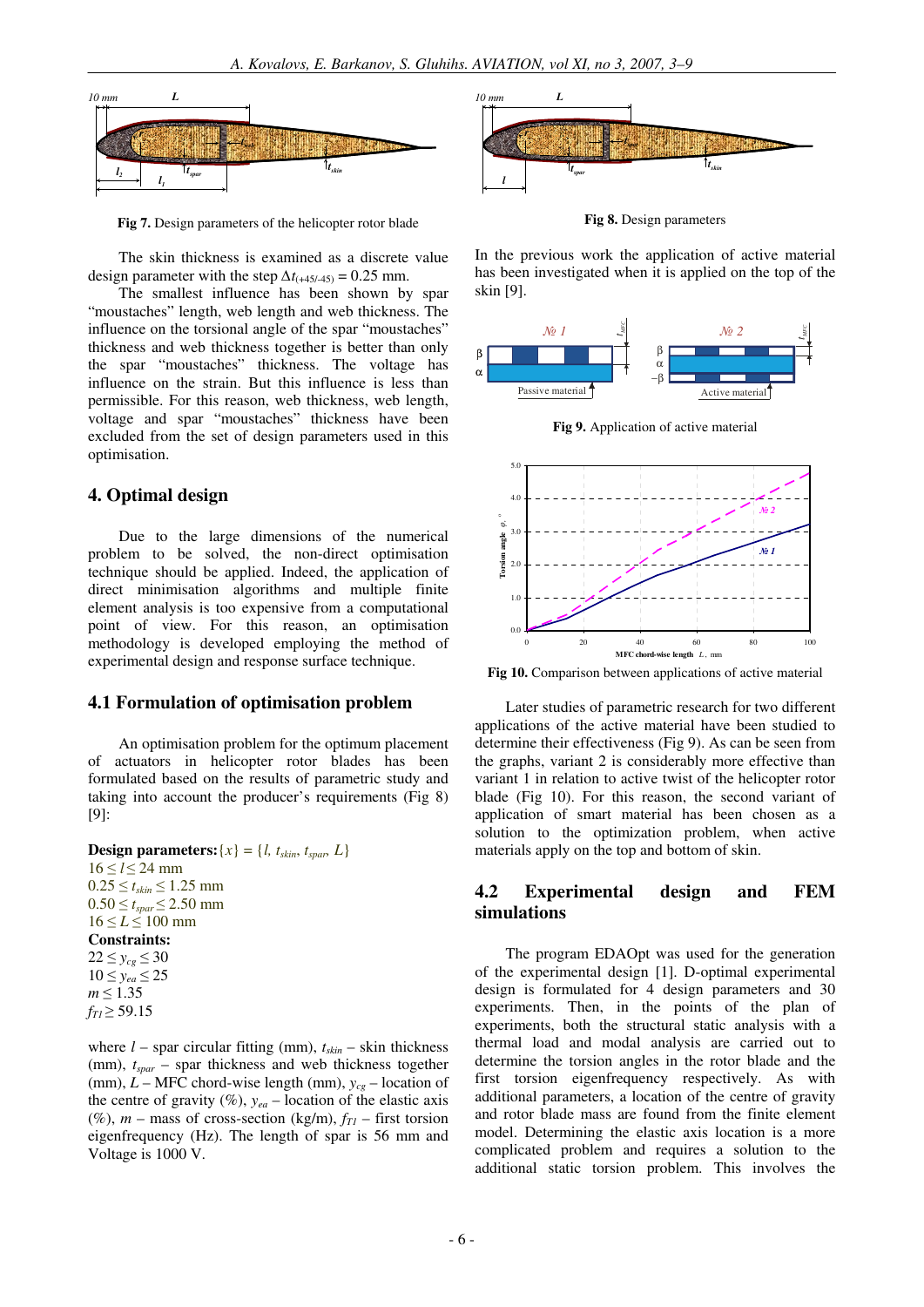application of two forces independently from both sides of the sought elastic centre [8].

#### **4.3 Response surfaces**

At the time of the present study a form of the equation of regression was previously unknown [6]. There are two requirements for the equation of regression: accuracy and reliability. Accuracy is characterised as a minimum of standard deviation of the table data from the values given by the equation of regression. By increasing the number of terms in the equation it is possible to obtain a complete agreement between the table data and the values given. However, it is necessary to note that prediction at the intervals between the table points can be poor. For an improvement of prediction, it is necessary to decrease the distance between the points of experiments by increasing the number of experiments or by decreasing the domain of factors. Reliability of the equation of regression can be characterised by an affirmation that standard deviations for the table points and for any other points are approximately the same. Obviously the reliability is greater for a smaller number of terms of the equation of regression.

The equation of regression can be written in the following form:

$$
y = \sum_{i=1}^p A_i f_i(x_j),
$$

where  $A_i$  – the coefficients of the equation of regression,  $f_i(x_i)$  – the functions from the bank of simple functions  $\theta_i$ ,  $\theta_2$ *,...* $\theta_m$ *,* which are assumed as ,

$$
\theta_m(x_j) = \prod_{i=1}^s x_j^{\xi_{mi}} ,
$$

where  $\zeta_{mi}$  is a positive or negative integer including zero. Synthesis of the equation from the bank of simple functions is carried out in two stages: selection of perspective functions from the bank and then step-by-step elimination of the selected functions.

At the first stage all variants are tested with the least square method and the function which leads to the minimum of the sum of deviations is chosen for each variant. On the second stage, the elimination is carried out using the standard deviation

$$
\sigma_0 = \sqrt{\frac{S}{k - p + 1}} \quad , \quad \sigma = \sqrt{\frac{1}{k - 1} \sum_{i=1}^k \left( y_i - \frac{1}{k} \sum_{j=1}^k y_j \right)^2}
$$

or correlation coefficient

$$
c = \left(1 - \frac{\sigma}{\sigma_0}\right) * 100\%,
$$

where  $k -$  the number of experimental points,  $p -$  the number of selected perspective functions and *S* – the minimum sum of deviations. It is more convenient to characterise the accuracy of the equation of regression by the correlation coefficient (Fig 11).



**Fig 11.** Diagram of elimination for the correlation coefficient

If insignificant functions are eliminated from the equation of regression, a reduction of the correlation coefficient is negligible. If in the equation of regression only significant functions are presented, elimination of one of them leads to an important decrease in the correlation coefficient.

Response surfaces for all behaviour functions have been obtained with the correlation coefficients around 90 % and higher. They have been verified by the finite element solutions in the points different from the points taken in the plan of experiments. Results of verification are presented in figures 12–14.



**Fig 12.** Accordance between approximation function and control points for torsion angle and skin thickness



**Fig 13.** Accordance between approximation function and control points for elastic axis and spar circular fitting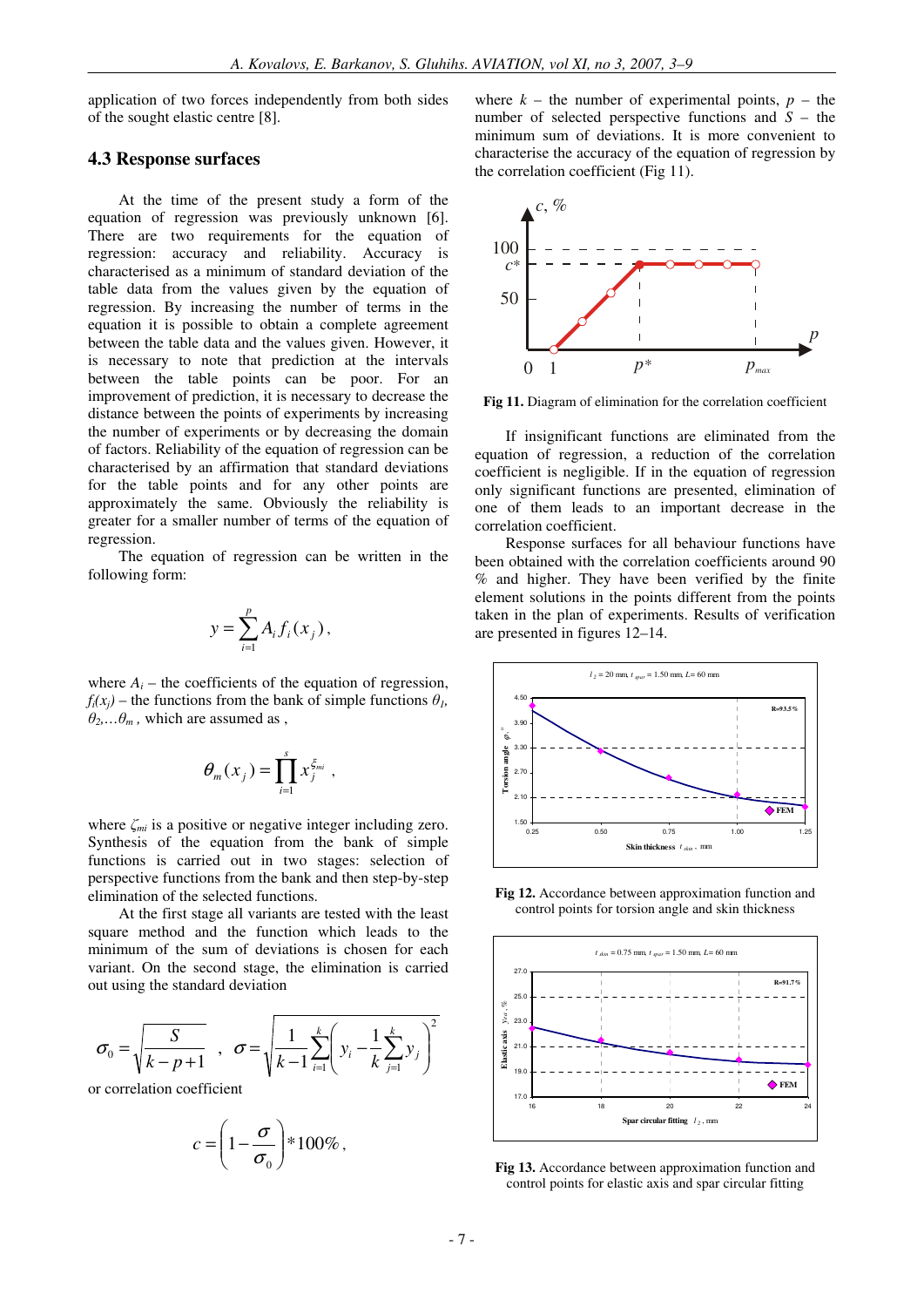

**Fig 14.** Accordance between approximation function and control points for frequency and MFC chord-wise length

#### **4.4 Optimisation results**

The non-linear, global optimisation problem executed by the Improved Multistart Random Search using the response surfaces obtained [7]. In the first stage, the design problem has been solved with the purpose of obtaining a maximum torsion angle. The optimisation is given in tables 1–3 together with the finite element solutions obtained in the optimal point. As can be seen in the tables, the difference between finite element and response surface solutions is reasonable.

**Table 1.** Design parameters

|                      | <b>Design parameters</b> |            |                   |    |
|----------------------|--------------------------|------------|-------------------|----|
|                      |                          | $t_{skin}$ | $t_{\text{spar}}$ |    |
|                      | mm                       | mm         | mm                | mm |
| Response<br>surfaces | 22                       | 0.25       | 0.50              | 82 |
| <b>FEM</b>           | フフ                       | 0.25       | 0.50              |    |

|                      | <b>Constraints</b>   |               |           |           |
|----------------------|----------------------|---------------|-----------|-----------|
|                      | $\frac{y_{cg}}{q_0}$ | $y_{ea}$<br>% | m<br>kg/m | fтı<br>Hz |
| Response<br>surfaces | 29.4                 | 18.1          | 1.20      | 59.77     |
| <b>FEM</b>           | 29.0                 | 17.7          | 1.23      | 58.88     |
| $\%$                 | $\cdot$ 4            | 2.3           | 2.5       | 1.5       |

**Table 2.** Constraints

**Table 3.** Objective function and effectiveness

|                   | Objective | <b>Effecti-</b>         |
|-------------------|-----------|-------------------------|
|                   | function  | veness                  |
|                   |           | $\phi/R$ , $\degree$ /m |
| Response surfaces | 5.39      | 3.46                    |
| <b>FEM</b>        | 5.39      | 3.46                    |
| $O_{\mathcal{L}}$ |           |                         |

#### **4.5 Parametric study**

After optimisation, additional parametric study has been carried out for designer convenience and to investigate the influence of different design parameters on behavioural functions.

The dependencies of the torsion angle on MFC chord-wise length and spar circular fitting, first torsion frequency on MFC chord-wise length, and skin thickness are given in figures 15–17.



**Fig 15.** The dependencies of torsion angle on MFC chord-wise length and spar circular fitting



**Fig 16.** The dependencies of first torsion frequency on MFC chord-wise length and skin thickness

The dependencies of the location of the centre of gravity on MFC chord-wise length and skin thickness are given in figure 17.